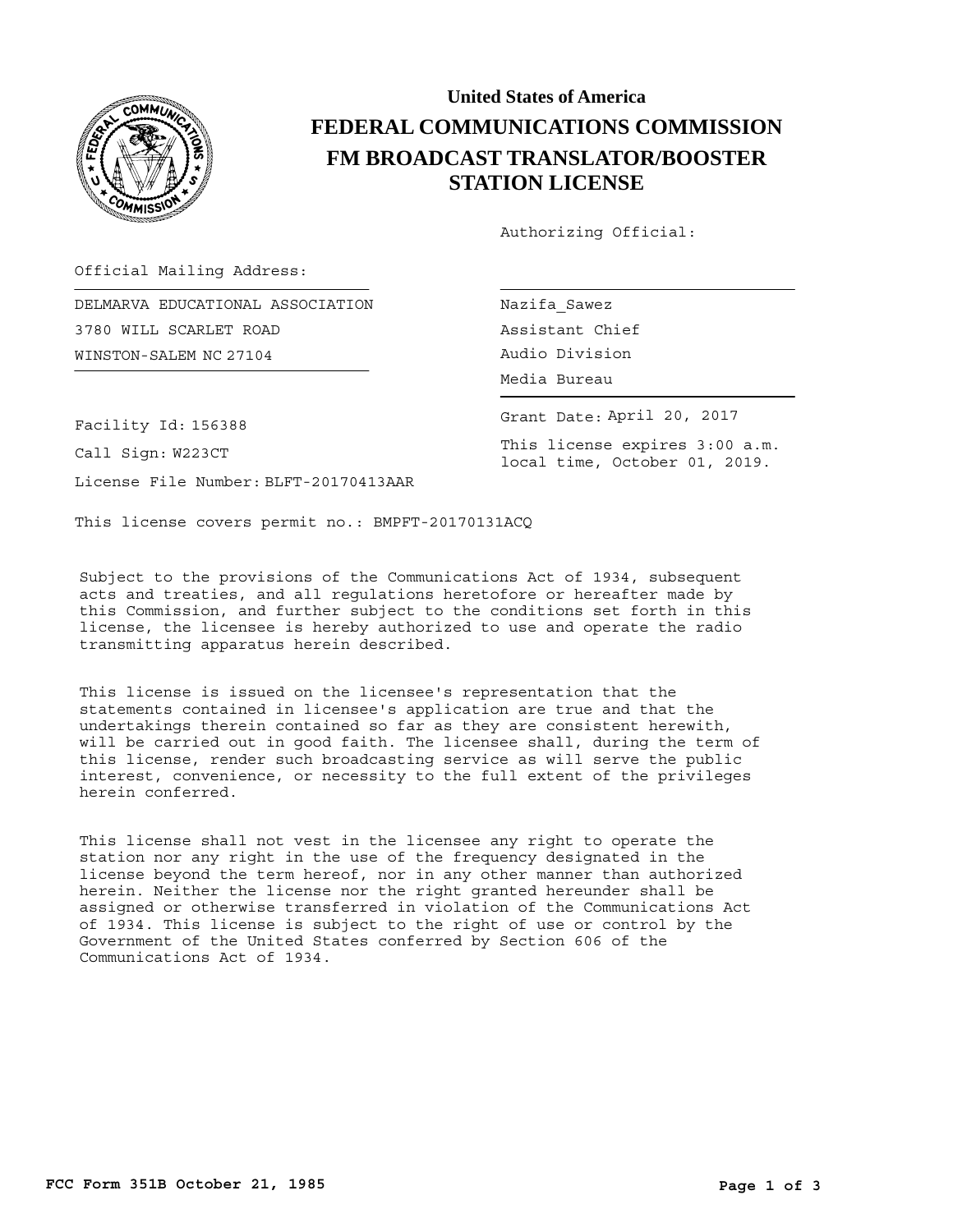```
Callsign: W223CT License No.: BLFT-20170413AAR
 Principal community to be served: VA-NORFOLK
 Hours of Operation: Unlimited
 Frequency (MHz):
92.5
 Via:
Other
 Primary Station: WTJZ (AM), Frequency 1650 kHz, PORTSMOUTH, VA
 Channel: 223
 Name of Licensee: DELMARVA EDUCATIONAL ASSOCIATION
```
Antenna Coordinates: North Latitude: 36 deg 48 min 76 deg 16 min sec 58 West Longitude: 37 sec

Transmitter: Type Accepted. See Sections 73.1660, 74.1250 of the Commission's Rules.

Transmitter output power: 0.6 kW

Antenna type: (directional or non-directional): Non-Directional Description: NIC BKG-77-2

Major lobe directions (degrees true): Not Applicable

|                                                           | Horizontally Vertically |           |
|-----------------------------------------------------------|-------------------------|-----------|
|                                                           | Polarized               | Polarized |
|                                                           | Antenna:                | Antenna:  |
| Effective radiated power in the Horizontal Plane (kw):    | 0.25                    | 0.25      |
| Height of radiation center above ground (Meters):         | 134                     | 134       |
| Height of radiation center above mean sea level (Meters): | 137                     | 137       |

Antenna structure registration number: 1053614

Overall height of antenna structure above ground (including obstruction lighting if any) see the registration for this antenna structure.

Special operating conditions or restrictions:

1 The permittee/licensee in coordination with other users of the site must reduce power or cease operation as necessary to protect persons having access to the site, tower or antenna from radiofrequency electromagnetic fields in excess of FCC guidelines.